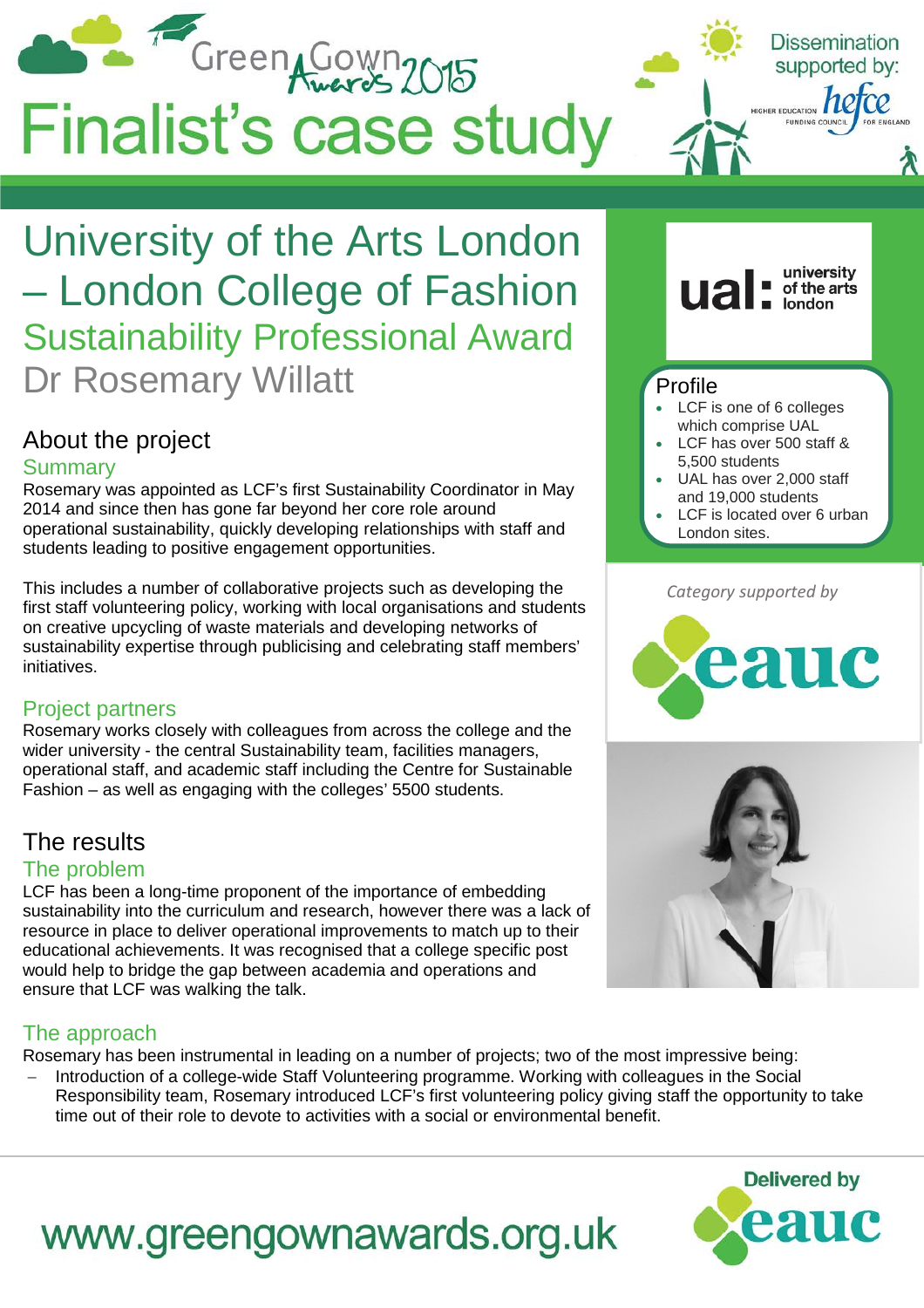

− Coordinating the LCF element of the UAL 'Waste Off' challenge. The challenge tasks students with using waste materials to design and make new creations. Rosemary worked with a local hospice to come up with a specific brief around functional difficulties with dressing, organized workshops and enlisted the help of technical staff.

#### Our goals

The University Strategy states that one of UAL's four core values is "We uphold the values of social justice and environmental stewardship through our teaching and research, as well as in the way we live, work and conduct our operations."

Specific objectives for the two projects mentioned here were:

- Staff Volunteering: To inspire staff to volunteer their time to help create a unique campus which benefits the health and wellbeing of all students and staff, has a positive impact on our local and global environment, strengthens our community and provides inspiring spaces for us to work, learn and rest.
- − Waste Off: To transform waste materials into purposeful inventions. To explore the creative potential of the discarded. To show by example what is possible and through this activity help establish practical processes for staff and students to share resources and avoid contributing to landfill.

#### Obstacles and solutions

| Lack of financial resource | Although the Sustainability Coordinator post has no budget attached,<br>Rosemary has found ways to make projects happen by bidding for various<br>funding streams; including making the case to the University Sustainability<br>Team (for example to cover the costs of WARP-IT registration, which has<br>gone on to save LCF around £7000), and winning a UAL competition for 20<br>hours of paid student time (used to design and set up the Waste Off<br>exhibition). Rosemary is also very resourceful, making the most of staff and<br>student skills, for example working with a student to design a new range of<br>recycling posters and stickers. |
|----------------------------|--------------------------------------------------------------------------------------------------------------------------------------------------------------------------------------------------------------------------------------------------------------------------------------------------------------------------------------------------------------------------------------------------------------------------------------------------------------------------------------------------------------------------------------------------------------------------------------------------------------------------------------------------------------|
| Communication issues       | LCF is split into 3 schools across 6 sites so communicating with all staff and<br>students is no mean feat. Rosemary has worked hard to build strong<br>relationships with key colleagues across the college, ensuring that<br>messages, event news and best practice stories are disseminated as widely<br>as possible.                                                                                                                                                                                                                                                                                                                                     |
| Lack of engagement         | Although there are pockets of engaged students and staff in different areas<br>of the college, reaching a wider audience and engaging with people who<br>wouldn't be classed as 'green' can be a challenge. By running a wide range<br>of projects touching on different aspects of sustainability and linking this into<br>their curriculum and learning, Rosemary has managed to reach out to new<br>groups of students.                                                                                                                                                                                                                                   |

#### Performance and results

Giving staff and students a range of opportunities to engage with sustainability in the ways they feel are valuable and relevant to their skills offers them opportunities to contribute to the institution's sustainability vision.



# www.greengownawards.org.uk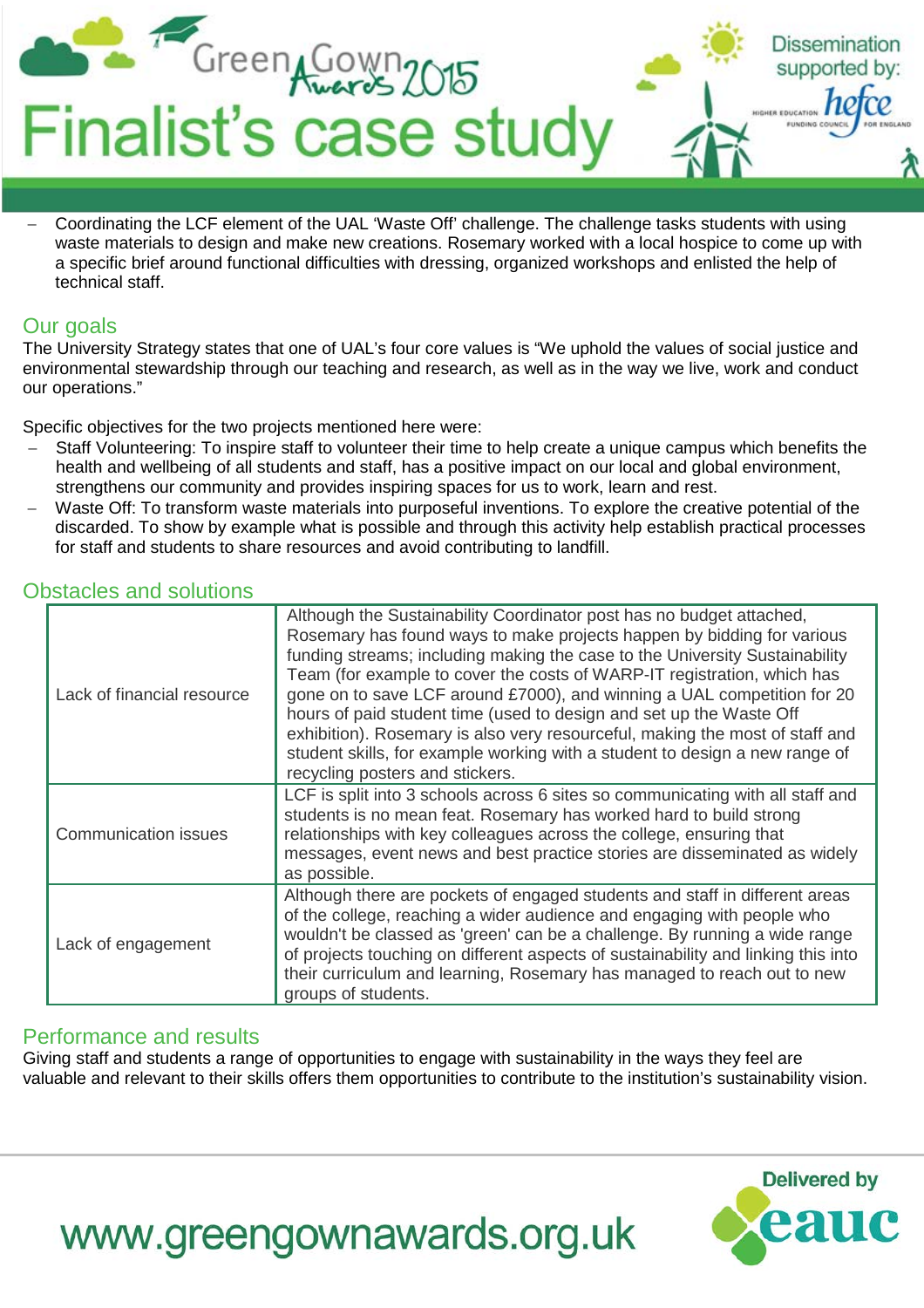

Since the launch of the volunteering programme, staff have pledged more than 70 hours (two weeks of full-time work) to local projects. Beyond the obvious benefits, the cross-pollination of skills, ideas and time will help to build networks across the university.

As a result of the Waste Off challenge, students' innovative pieces were displayed in a three-month exhibition open to the public at a local organisation and are now going to be displayed at each of the college sites. Student feedback from the project has demonstrated that it has changed the way they feel about designing and making, with one commenting that "We are interested in recycling and upcycling materials as we feel that we, as fashion students, hold the most responsibility… to make sustainability more integrated within the community".

### The future

#### Lessons learned

- Ensuring the relevant colleagues are on board from day one is vital to project success;
- Use as many communications methods and tools as possible to reach the widest audience;
- Embrace the broad definition of sustainability, encompassing social as well as environmental activities this will help to get buy in from more staff and students.
- Don't be put off by lack of financial resources get creative! Look for alternative funding sources and use people's skills to maximum benefit.

#### Sharing your project

Examples of Rosemary's communication and engagement with others include:

- Engaging with students on a number of levels, including lecturing on various courses about sustainability and climate change issues, running workshops for students on sustainable fashion, speaking at induction events to nearly 1,000 students (and building a directory of over 200 students who receive regular communications from Rosemary about relevant projects and news);
- Creating a sustainability intranet page as a reference for staff and students:
- Speaking at the LCF 'all staff' meeting (to nearly 500 staff);
- Working with the UAL Sustainability Team to provide information and updates which are shared through the UAL Sustainability blog<http://blogs.arts.ac.uk/sustainability/> and Meet The Tide website <http://www.meetthetide.com/> and Twitter feed @meetthetide

#### What has it meant to your institution to be a Green Gown Award finalist?

To win a Green Gown award would be an outstanding achievement for London College of Fashion, UAL. As a University we are working hard to embed principles of sustainability into everything we do. When our work is recognised in this way it really helps to galvanise staff and students and underlines that the work we are doing must continue and that we're heading in the right direction.

Further information Dr Rosemary Willatt

[r.willatt@fashion.arts.ac.uk](mailto:r.willatt@fashion.arts.ac.uk)

As Rosemary is currently away on maternity leave, please contact her replacement, Victoria Johnsen, for further information:



## www.greengownawards.org.uk